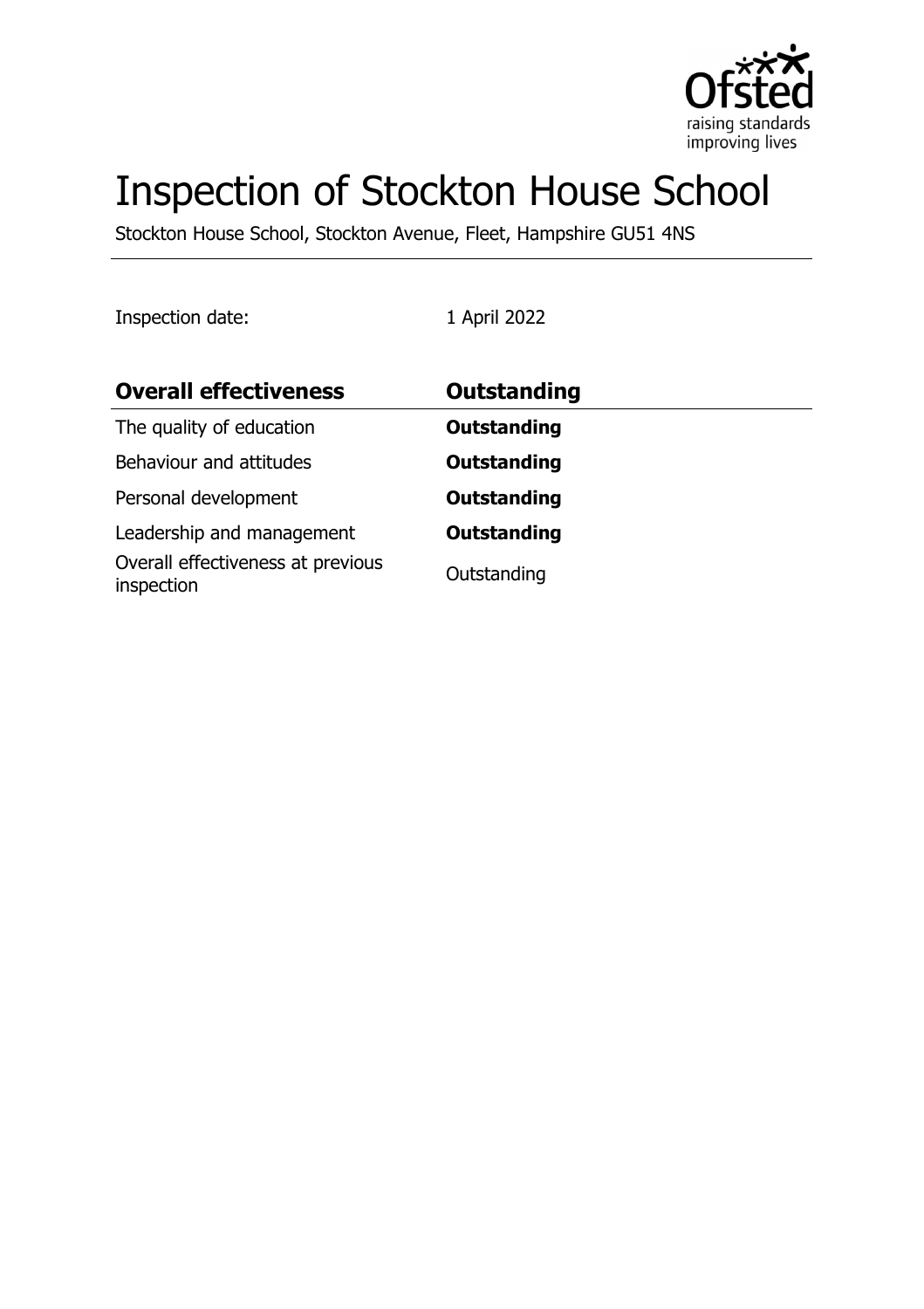

# **What is it like to attend this early years setting?**

#### **The provision is outstanding**

Children thrive in the care of the inspiring staff team. They are extremely motivated to learn and immediately engage in the abundance of stimulating activities. For example, younger children show high levels of enthusiasm as they excitedly select and add different materials during messy play activities. They are extremely inspired and curious to explore, during the changing textures of shaving foam, red paint, glue and flour, and say that it looks like lava. Children looked for books about volcanos and used the pictures to create volcanos.

Older children in the kindergarten rooms are extremely imaginative. They find the tools they need to achieve their aims from an extensive range of outdoor resources, and excitedly tell the inspector they are digging up a road and making a runway. Children put on hard hats and discuss the importance of wearing safety equipment. They make predictions as they fill containers and tell others that they may be too heavy to lift. Children demonstrate outstanding problem-solving skills and decide it would be easier to use the wheelbarrow to transport and empty the soil. All children, including those with special educational needs and/or disabilities and those who speak English as an additional language, make excellent progress.

## **What does the early years setting do well and what does it need to do better?**

- $\blacksquare$  The manager and staff team have high aspirations for all children. They meticulously assess and plan for children's learning and swiftly identify any gaps in their development. Staff work exceptionally well with the special educational needs coordinator and other agencies, to provide children with first-rate early intervention and support. They provide an exceptionally well-designed curriculum and use every opportunity to challenge and extend children's learning and development.
- Staff promote children's understanding of behavioural expectations exceptionally well. They give children the time they need when there is a change of routine and are sensitive to those children that may need additional support during these times. Staff use a wealth of strategies, such as visual aids and sign language, to help children manage their feelings and emotions. They empower children and give them small tasks, such as helping to take the lunch numbers to the chefs in the kitchen.
- $\blacksquare$  Children benefit from fresh air and extensive physical exercise throughout each day. For example, older children are extremely motivated to master new skills. They demonstrate excellent control of their movements as they eagerly pull themselves up and over bars on climbing equipment. This builds on their core strength exceptionally well. Their younger peers negotiate their way over tyres and up slopes. They are heard to say, 'I did it', as they achieved their aims.
- Staff pay excellent attention towards supporting children's healthy development.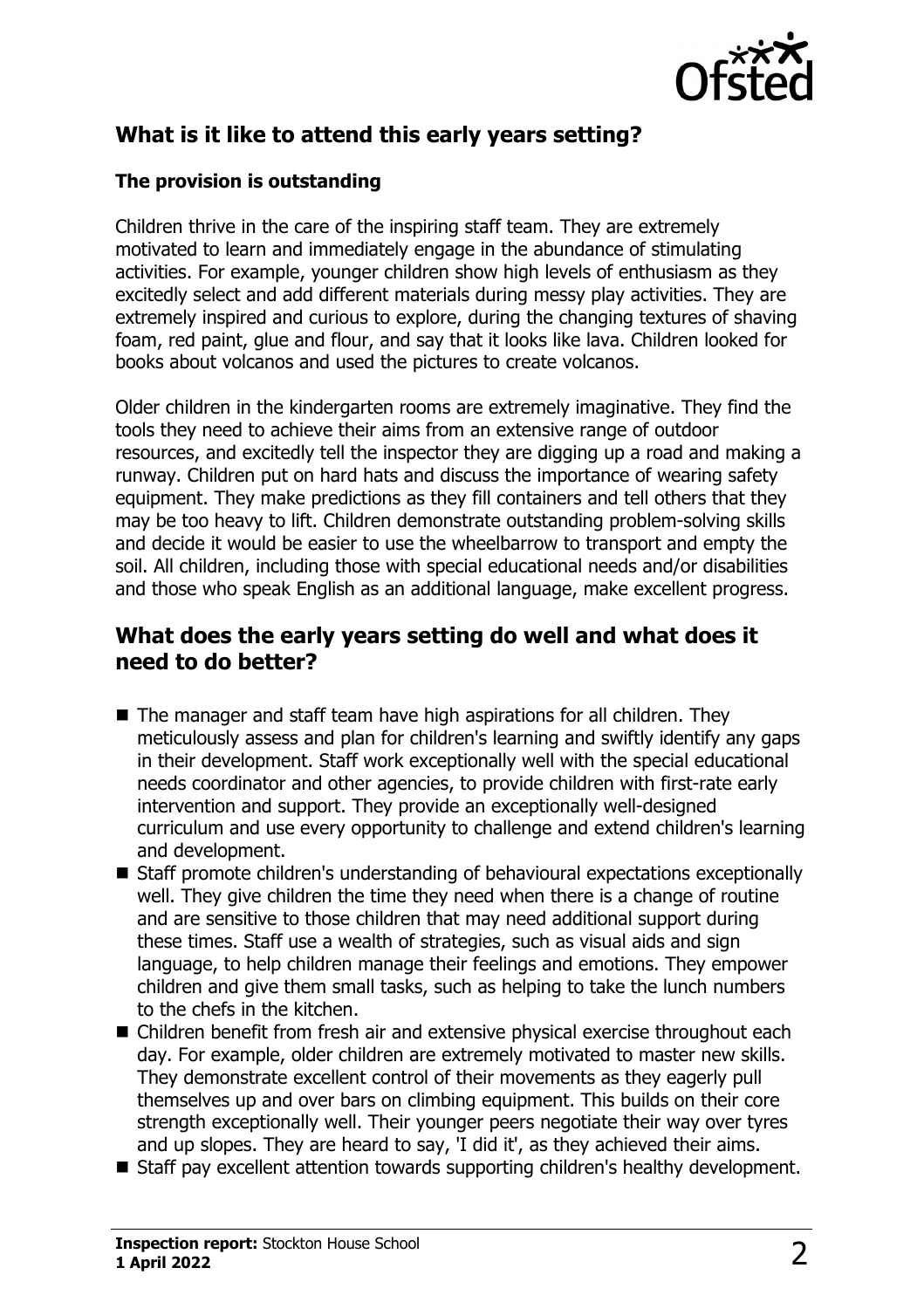

For example, children enjoy nutritious snacks and a freshly cooked and extremely well-balanced lunch each day. They have wonderful opportunities to learn about the nutritional benefits of food and where it comes from. On the day of the inspection, children planted bean seeds. They used words, such as 'germinate,' and discussed how roots form under the soil and with water and sun light, the beans will grow above the ground.

- $\blacksquare$  Staff establish outstanding partnerships with parents. Parents discuss the exceptional progress their children have made since starting at the nursery. They comment that staff provide the essential support and guidance they need to help them continue with their children's learning at home.
- Staff are highly skilled at supporting children's early language and communication development. They illustrate this as they seize the moment to introduce new vocabulary as the younger nursery children engage in sand play. For example, children use descriptive language as they discuss why wet sand will not flow through sieves. Staff have improved the opportunities for children to participate in story times, which further support children's wonderful love of books.
- $\blacksquare$  The manager has superb arrangements in place for reflecting on and making improvements. Staff have attended substantial amounts of training to enhance their skills and knowledge, which they disseminate to their colleagues. This leads to a skilful and highly organised staff team, who ensure that all children have every opportunity to reach their full developmental potential.

## **Safeguarding**

The arrangements for safeguarding are effective.

Staff have an exceptional knowledge of how to keep children safe. They have an excellent understanding of the signs that may indicate that a child is being abused. This includes wider safeguarding issues, such as internet safety. The manager continually tests the staff's knowledge of safeguarding through scenarios and questions. Staff note any patterns in children's absence and check to make sure there are no concerns about a family's well-being. Staff constantly supervise children to minimise accidents and keep them safe. There are first-class recruitment, induction and supervision procedures in place to ensure staff's suitability.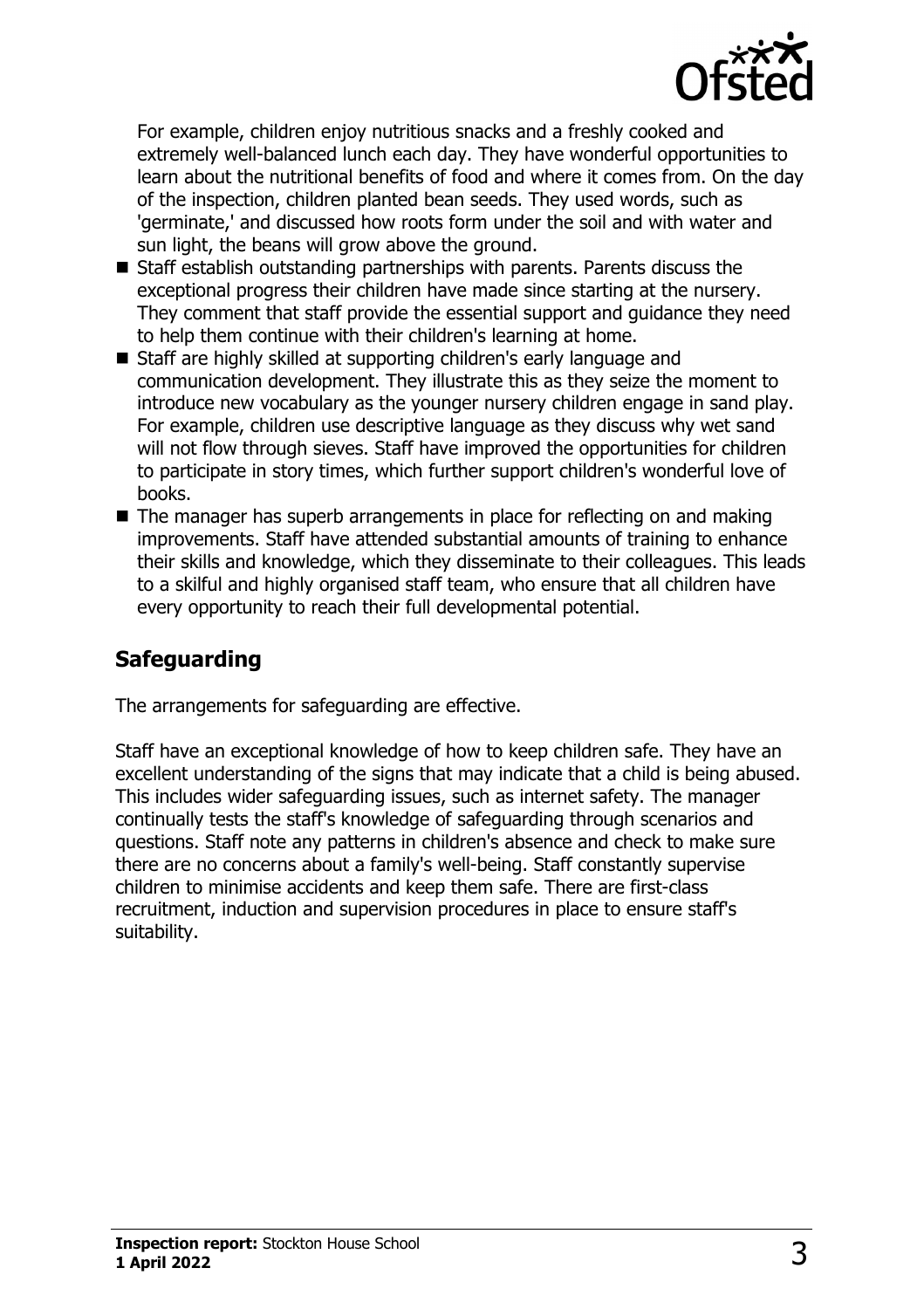

| <b>Setting details</b>                              |                                    |
|-----------------------------------------------------|------------------------------------|
| Unique reference number                             | EY299577                           |
| <b>Local authority</b>                              | Hampshire                          |
| <b>Inspection number</b>                            | 10128598                           |
| <b>Type of provision</b>                            | Childcare on non-domestic premises |
| <b>Registers</b>                                    | Early Years Register               |
| Day care type                                       | Full day care                      |
| Age range of children at time of<br>inspection      | 2 to $4$                           |
| <b>Total number of places</b>                       | 70                                 |
| Number of children on roll                          | 90                                 |
| Name of registered person                           | Stocktonia Ltd                     |
| <b>Registered person unique</b><br>reference number | RP525234                           |
| <b>Telephone number</b>                             | 01252 616323                       |
| Date of previous inspection                         | 13 April 2016                      |

### **Information about this early years setting**

Stockton House School registered in 2005. It is located in Fleet, Hampshire. The nursery opens Monday to Thursday, from 9am to 3pm with an extended day of 8.30am to 3.30pm on request and on Friday, from 9am to 2pm, with an option of starting at 8.30am on request, during term time. There are 20 members of staff working with children. Of these staff, 13 hold appropriate childcare qualifications at level 3, one holds a level 5 qualification, one holds a level 4 qualification and one holds qualified teacher status. The manager has a degree in early Years with early years professional status and the deputy manager holds early years teacher status. The provider receives funding to provide free early education for two-, three- and four-year-old children.

## **Information about this inspection**

**Inspector** Jane Franks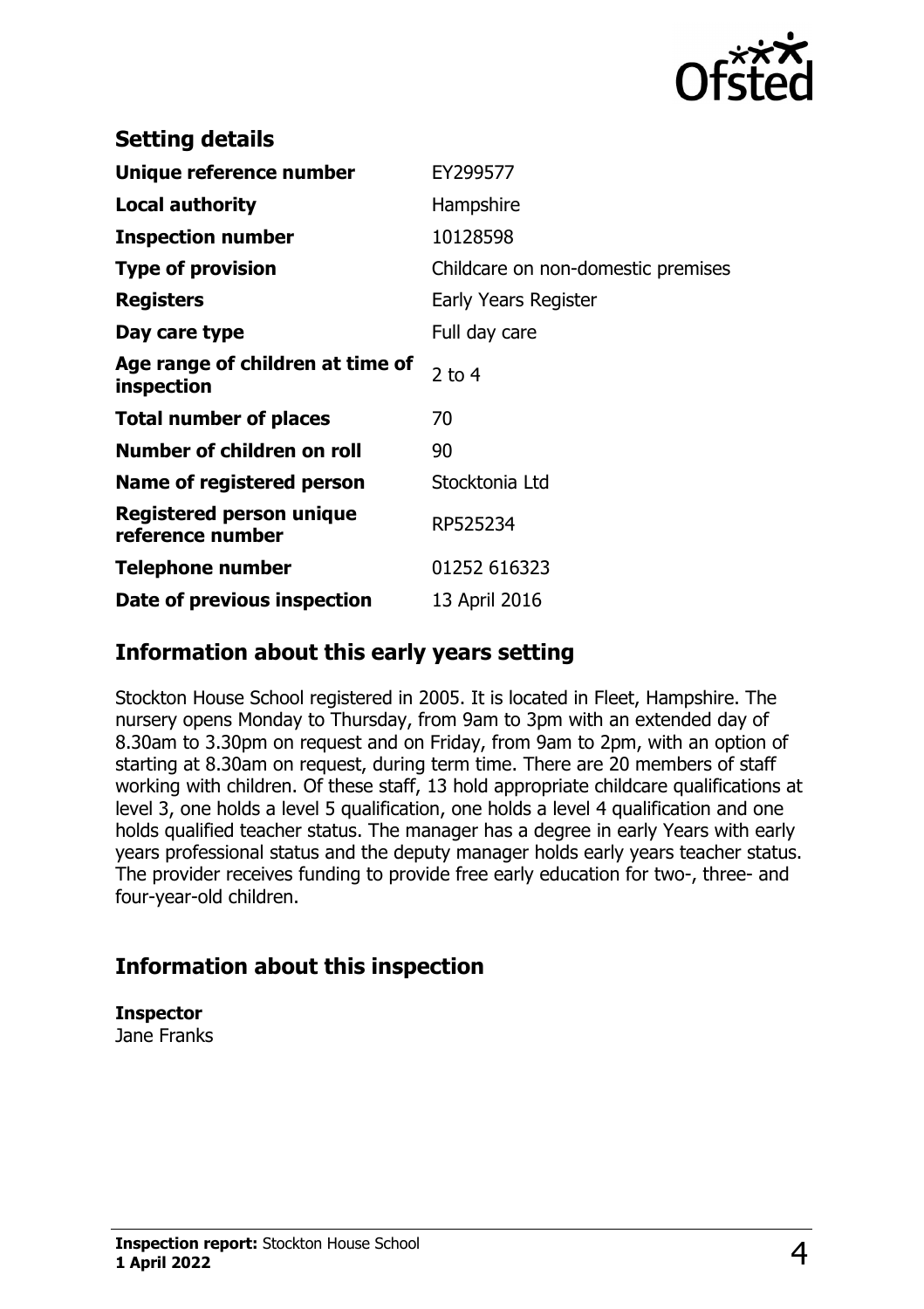

#### **Inspection activities**

- $\blacksquare$  This was the first routine inspection the provider received since the COVID-19 pandemic began. The inspector discussed the impact of the pandemic with the manager and has taken that into account in their evaluation of the provider.
- $\blacksquare$  The manager led the inspector on a learning walk and told her what they wanted the children to learn at the nursery. The manager and the inspector carried out an evaluation of an activity together.
- $\blacksquare$  The inspector observed the quality of teaching during activities and assessed the impact this has on children's learning.
- $\blacksquare$  The inspector held discussions with the manager and staff throughout the inspection. She looked at relevant documentation, including qualifications and first-aid certificates, and viewed evidence of the suitability of those working with children.
- $\blacksquare$  The inspector took account of the views of parents spoken to on the day. She also spoke to children about their experiences in the nursery.

We carried out this inspection under sections 49 and 50 of the Childcare Act 2006 on the quality and standards of provision that is registered on the Early Years Register. The registered person must ensure that this provision complies with the statutory framework for children's learning, development and care, known as the early years foundation stage.

If you are not happy with the inspection or the report, you can [complain to Ofsted](http://www.gov.uk/complain-ofsted-report).